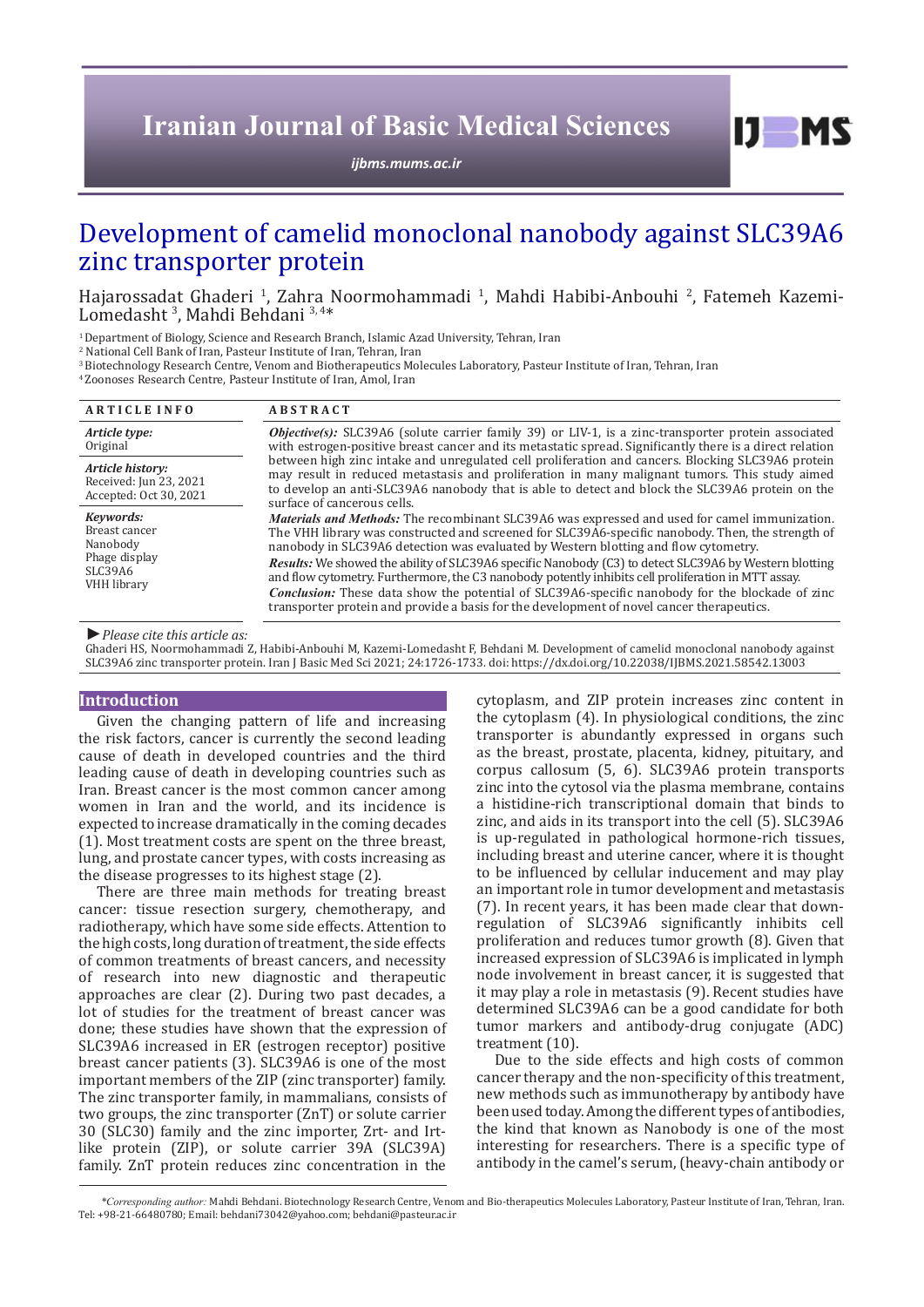HcAb), which consists of only two heavy chains and does not have a light chain. Nanobody or VHH comes from the variable domains of HcAb (11). The physical and pharmacological properties of nanobodies such as low immunogenicity for humans, high stability, good aquatic solubility, and small size which enable easy handling for genetic engineering and expression in microorganisms have led to their application in cancer diagnosis and treatment (12, 13).

In this study, we tried to find a cheaper and easier way to treat cancers which is directly linked to estrogenic hormones by preparing specific nanobody against the SLC39A6 protein.

### **Materials and Methods**

## *Preparation of recombinant SLC39A6*

The SLC39A6 extracellular domain gene was provided in pET22b by Bagheri *et al* (14). The construct was transformed into *Escherichia coli* BL-21, induced with 0.1 mM Isopropyl β-D-1-thiogalactopyranoside (IPTG), and purified by Immobilized Metal Affinity Chromatography (IMAC) using  $Ni<sup>2+</sup>$  ions immobilized on the resin (Ni-NTA) method. The protein purity was assessed by SDS-PAGE and Western blotting (by anti-His tag antibody).

#### *Camel immunization*

A 7-month young female camel was immunized by six-time injection of 100 μg of purified recombinant SLC39A6 protein with a two-week interval. In the first injection, complete Freund's, and for booster injection, incomplete Freund's adjuvants were used. For assessment of camel immune response, blood was collected before each injection and the serum was kept in a -20 °C freezer. ELISA and Western blotting by using recombinant SLC39A6 were done with this serum.

#### *VHH Library construction*

Five days after the last immunization, about 250 ml camel blood was collected and subsequently used to extract white blood cells by the ficoll separation method. RNA was extracted by RNeasy mini kit (QIAGEN, Germany) and cDNA synthesized according to Accut power cycle script RT remix (Bioneer, Korea). Nested PCR was performed by two sets of primers; Call001 and Call002 for primary PCR and A6E and 38 for nested amplification (15). VHH genes were cloned in pHEN4 phagemid by *Not*I and *Pst*I enzymes. The ligated product was transformed into *E. coli TG1* by electroporation. Transformant were cultured on Luria-Bertani (LB) agar supplemented with 100 μg/ml ampicillin and 2% glucose. The bacterial library was harvested and glycerol stock was stored at -70 $\degree$ C. The efficiency of library construction was controlled by serial dilution of transformant and colony-PCR (15).

#### *Phage display and bio-panning*

The bacterial library was cultured in 2xYT (2× yeast extract tryptone) broth medium with 2% glucose and 100 μg/ml ampicillin and infected by  $10^{12}$  VCSM13 helper phage, subsequently incubated overnight at 37 °C. The recombinant phage (rPhage) was precipitated by PEG-NaCl solution (20% PEG6000, 2.5M NaCl). Three cycles of bio-panning were conducted in the solid phase. Ten micrograms of recombinant SLC39A6 protein were coated in 96 well ELISA plates and blocked with  $4\%$  skim milk.  $10^{11}$  rPhage was added to the well and incubated at RT (room temperature) for 1 hr. The ELISA wells were washed 10, 20, and 25 times with PBST (Phosphate Buffer Saline with 0.05% tween 20) in the first, second, and third rounds of panning, respectively. The specific phage that was attached to coated antigen was eluted with 100 µl of triethylamine solution (pH 10) and neutralized with 1M Tris solution. Eluted rPhage was used for reinfection and qualitative assessment of enrichment process.

## *Qualitative and quantitative assessment of the enrichment process*

After each round of panning 20 µl of eluted rPhage was diluted serially and used for *E. coli* TG1 infection. The colony counted in each dilution and enrichment ratio was calculated and compared with the uncoated well. For quantitative assessment,  $10^{10}$  rPhage from each round were used for ELISA with SLC39A6 antigen. The well was coated and blocked, then phages were added. Anti-M13 Horseradish Peroxidase (HRP) conjugated was used as antibody and the color was developed with TMB (3, 3′, 5, 5′-Tetramethylbenzidine).

### *Monoclonal VHH selection*

Ninety-six single colonies were cultured in 1 ml LB Broth and induced with 0.1 M IPTG. The periplasmic protein (PE) was extracted by osmotic shock (16) and used for ELISA. Each ELISA well was coated by recombinant SLC39A6 protein, and PE was applied. Anti-HA and anti-mouse HRP conjugated were used as primary and secondary antibodies, respectively. The colonies that had minimum two-fold increases in comparison with negative (uncoated) wells were chosen and their plasmid was DNA sequenced.

## *SLC39A6 specific nanobody expression*

The selected VHH gene entitled C3 was sub-cloned to pHEN6C plasmid. The single colony was cultured in terrific broth  $($  TB) with 100  $\mu$ g/ml ampicillin, 0.2% glucose, and  $0.2M$  MgCl<sub>2</sub> in final concentration. The culture was induced with 0.1M IPTG. The periplasmic proteins were extracted by osmotic shock and applied on Ni-NTA resin. The purified nanobody was confirmed with ELISA and Western blot.

Table 1. Qualitative assessment and the ratio of colony numbers in coated well in comparison with uncoated well from the bio-panning procedure

| Round of panning | Coated well     |                 | Uncoated well   |                 | Enrichment rate |
|------------------|-----------------|-----------------|-----------------|-----------------|-----------------|
|                  | Dilution factor | No. of colonies | Dilution factor | No. of colonies |                 |
| R <sub>1</sub>   | -1              | 32              | $-1$            |                 | 3.5             |
| R <sub>2</sub>   | -5              | 2               | $-4$            |                 | 20              |
| R <sub>3</sub>   | $-4$            | 103             | $-3$            |                 | 1030            |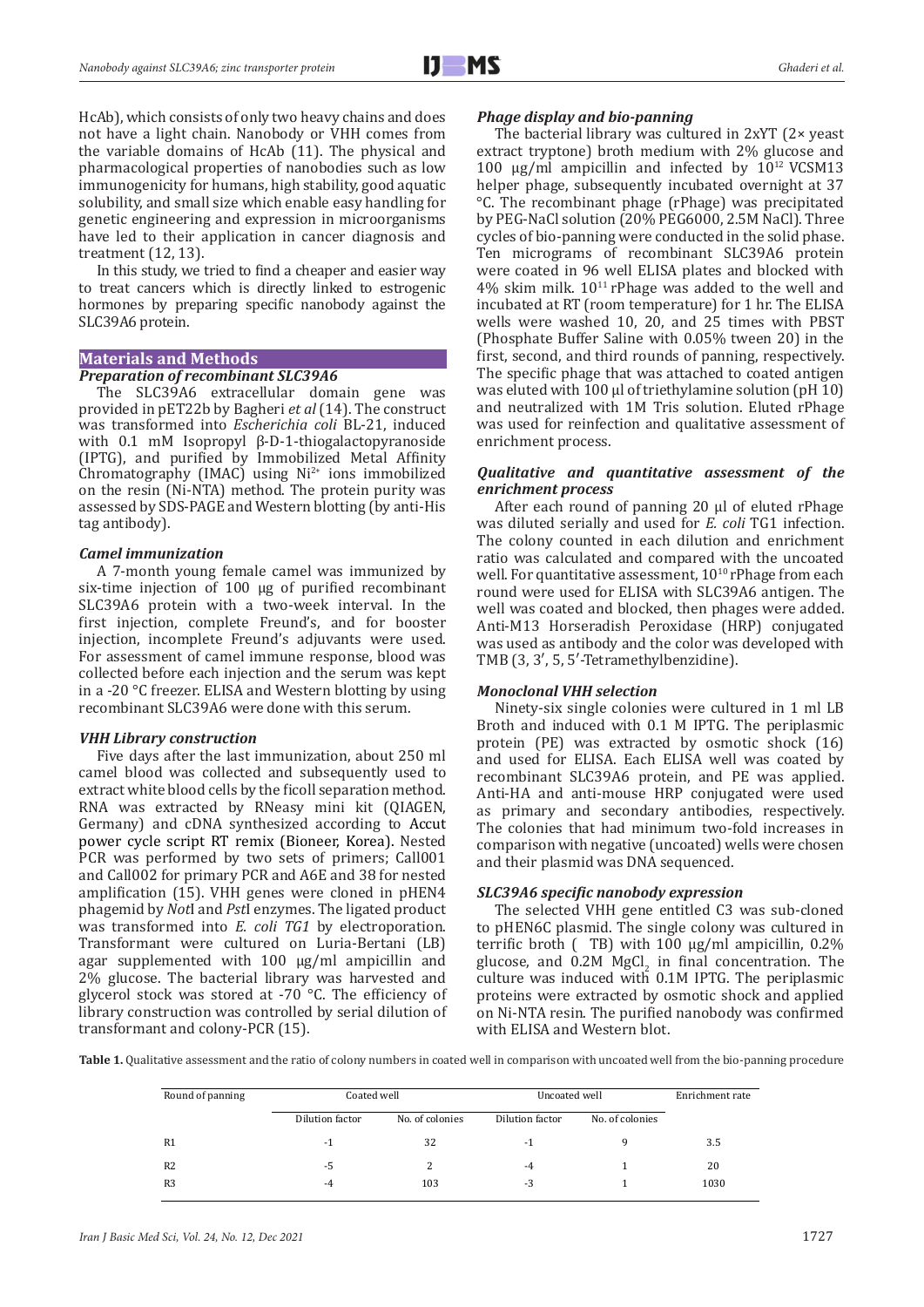## *Affinity measuring*

For Affinity measuring, Beatty's method (17) was used. Two concentrations of antigen (SLC39A6 protein) 1 μg/well and 10 μg/well were coated in ELISA plate and blocked with skim milk 4% for 1 hr in RT. Serial dilutions of nanobodies (10pM to 10nM) were added and incubated at RT for 1 hr. Rabbit anti-camel antibody (1:2000) and goat anti-rabbit HRP conjugated (1:2000) were added subsequently. TMB was added and OD 450nm was read. The k*aff* affinity of nanobody was measured by using Beatty's formula:  $[Ag]/[Ag] = N$ 

 $k_{\text{aff}} = (N-1)/2(N[Nb] - [Nb<sub>1</sub>])$ 

# *SLC39A6-specific nanobody specificity*

The ELISA method was used for determination of nanobody specificity. Seven different antigens such as human programmed cell death protein 1 (hPD1), mouse programmed cell death protein 1 (mPD1), human programmed death-ligand 1 (hPDL1), mouse programmed death-ligand 1 (mPDL1), human cytotoxic T-lymphocyte-associated protein 4 (hCTLA4), mouse cytotoxic T-lymphocyte-associated protein 4 (mCTLA4), B-cell activator factor (BAFF), and SLC39A6 in 0.5 μg/ well concentration were coated. ELISA was developed by adding SLC39A6 specific-nanobody, rabbit anti-camel antibody, and goat anti-rabbit HRP conjugated and TMB.

# *Cell lysate Western blotting*

107 cells of MCF-7 and HEK293 were lysed by heat shock and were loaded on 12% SDS-PAGE. The cell lysate protein was transferred to nitrocellulose and blocked. Five micrograms of SLC39A6 specific-nanobody were added to the paper and incubated overnight at room temperature. Then rabbit anti-His (1:2000) and goat anti-Rabbit HRP conjugated (1:1000) were used respectively. The color was developed by 4-Choloro1 naphthol.

# *Flow cytometry*

SLC39A6-expressing cells (MCF-7), are used for flow cytometry along with a cell line that is negative for SLC39A6 expression (Jurkat). Test was done in three microtubes that are prepared for each cell line, one for colorless cells (negative control), one for commercial antibody (positive control) and one for SLC39A6 specific Nanobody. In each microtube, 10<sup>6</sup> cells were added and washed with PBS. Two micrograms of commercial antibody or C3 nanobody were added to the corresponding tubes and incubated at 4 °C for 30 min. Then rabbit anti-His and goat anti-rabbit fluorescein isothiocyanate (FITC) conjugated antibodies were used. After washing and resuspension, all tubes were analyzed by a Partec cyflow flow cytometer.

# *MTT assay*

About  $2\times10^4$  MCF7 cells per well were cultured and incubated at 37 °C with 5% CO<sub>2</sub> overnight. Cells were exposed to C3 Nb (100, 70, 35, 17, 8, 4 and 2 µg). After 72 hr, MTT solution (3-[4, 5-dimethylthiazol-2-yl]-2, 5-diphenyltetrazolium bromide) was added to the wells and incubated at 37 °C for 4 hr. Then the MTT solution was removed from the wells and 100 μl of dimethyl sulfoxide was added and incubated at 37 °C for 30 min. The optical density was read at 570 nm. The assay was



**Figure 1.** SDS-PAGE (A) and Western blotting (B) of purified recombinant SLC39A6 protein

performed in triplicate and the percentage of toxicity of C3 nanobody was calculated based on the following formula:  $(\%)$  =1-  $[100 \times (sample abs) / (control abs)].$ 

## **Results**

## *Recombinant SLC39A6 expression*

The extracellular domain of SLC39A6 was cloned and expressed in the bacterial expression system; the recombinant protein was expressed and purified. SDS-PAGE and Western blotting were done and the high-purity protein that is positioned at 36 kDa was confirmed (Figure 1).

## *Phage library construction and bio-panning*

One female *Camelus dromedarius* was immunized with recombinant SLC39A6 six times with a two-weeks interval. The immunization process was followed by ELISA and Western blotting. The result confirmed an increase in the level of serum antibodies after the second and 6<sup>th</sup> immunizations (Figure 2).

For preparing the VHH library, RNA was extracted from peripheral blood lymphocytes and cDNA was synthesized. The first PCR shows two bands for conventional antibody (900bp) and heavy chain antibody (600–700bp) (Figure 3A) and in nested PCR, the 400bp band of nanobody was obtained (Figure 3B). The nanobody gene was cloned in pHEN4 phagemid and transformed to *E. coli* TG1. The size of bacterial library by colony counting method measured and it was 7.5 ×107 CFU. The efficacy of cloning was measured by colony-PCR and was about 91.4% Three rounds of



Figure 2. Serum ELISA (A) and Western blotting (B) for camel immunization process monitoring. Western blotting was done with camel serum before immunization (lane 1) and after fifth injection (lane 2)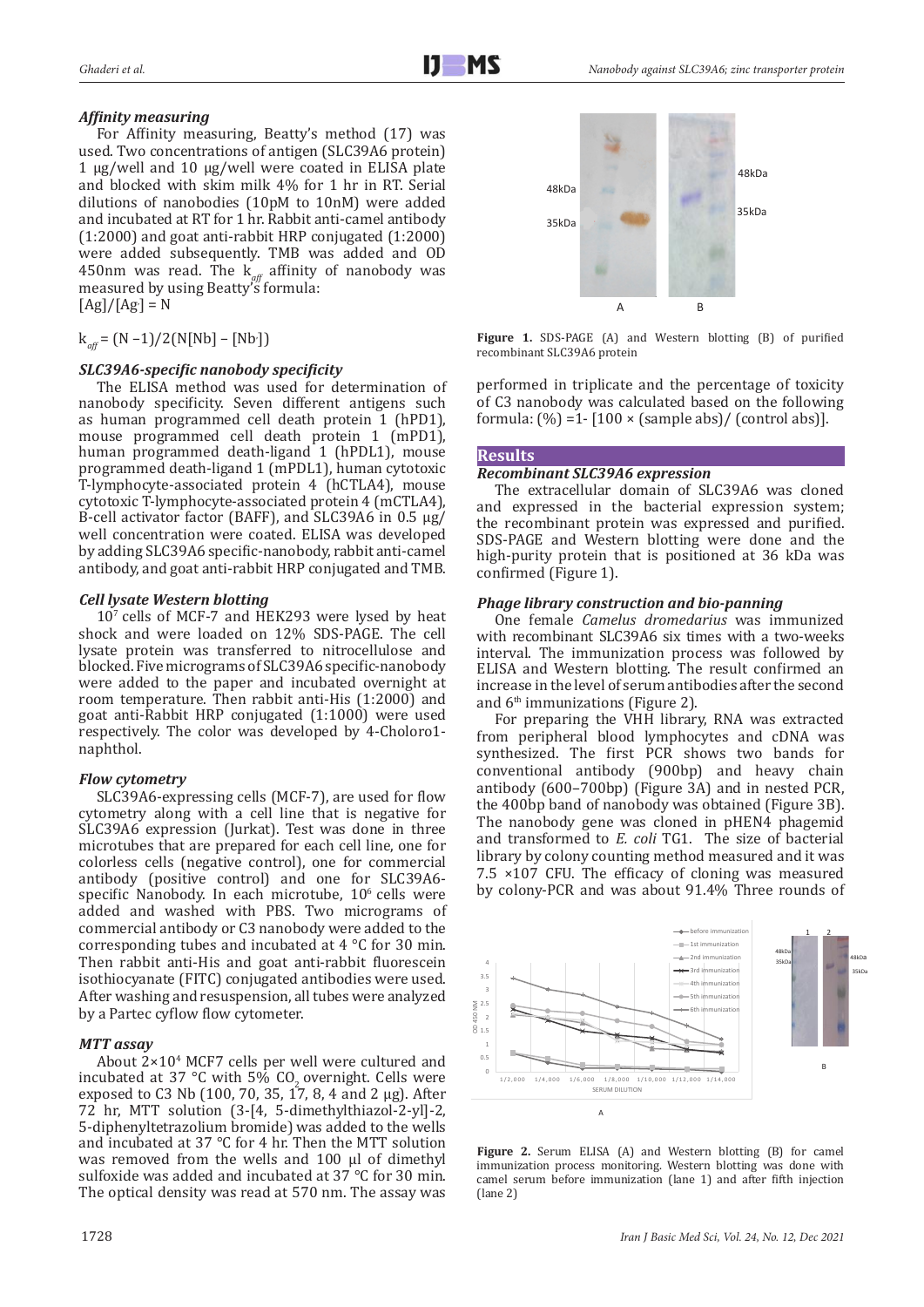



**Figure 3.** VHH gene amplification by nested PCR. First PCR by specific primers for VHH leader sequence and CH2 domain (A). Nested PCR with framework-1 and framework-4 specific primers (B)

polyclonal phage ELISA



Figure 4. Qualitative assessment of panning procedure by polyclonal phage ELISA. R0; Phage library, R1; round 1 output phage, R2; round 2 output phage, R3; round 3 output phage

panning was done, and its process was evaluated by quantitative and qualitative methods. Colony counting in serial dilution of eluted phage from antigen coated and uncoated wells, was used for qualitative method (Table 1). The enrichment factor of third round was 1030 and more than 100 fold first round. The result of polyclonal phage ELISA (quantitative method) that showed in 3th round, the specific phage is highest (Figure 4).

From 96 colonies which selected by PE-ELISA, 23 colonies had more than 2-fold differentiation between uncoated and coated wells (Figure 5). Based on the repeatable result and considering on the differentiation between negative and positive wells the six colony R3- 2, R3-3, C3, C21, C26, and C37, with highest OD was selected and DNA sequencing was done. Finally, the selected nanobody sequence was classified by CLC software (Figure 6) and the C3 clone was selected for further test. The gene of C3 Nb was sub-cloned to pHEN6 plasmid and transformed to *E. coli* Wk6. The expression of recombinant protein was done by IPTG and recombinant nanobody was purified by Ni-NTA affinity chromatography. The SDS-PAGE and Western blotting confirmed the nanobody with about 15 kDa (Figures 7A, B). The final expression yield was about 15 mg/L. Purified C3 nanobody could determine the SLC39A6 in Western blotting (Figure 7C).

#### *Nanobody characterization*

#### *Specificity*

The specificity of C3 Nb was evaluated in ELISA

*Iran J Basic Med Sci, Vol. 24, No. 12, Dec 2021* 1729



**Figure 5.** Monoclonal PE-ELISA. Twenty-three colonies had more than 2-fold differentiation between uncoated and coated wells



**Figure 6.** Phylogenetic tree by CLC software showed that the 37 nanobody comes from different origins but R3-3, 21, C3, and R3-2 were from the same origin



**Figure 7.** Western blotting (A) and SDS-PAGE (B) of purified nanobody, and SLC39A6 protein detection by C3 nanobody on Western blotting (C)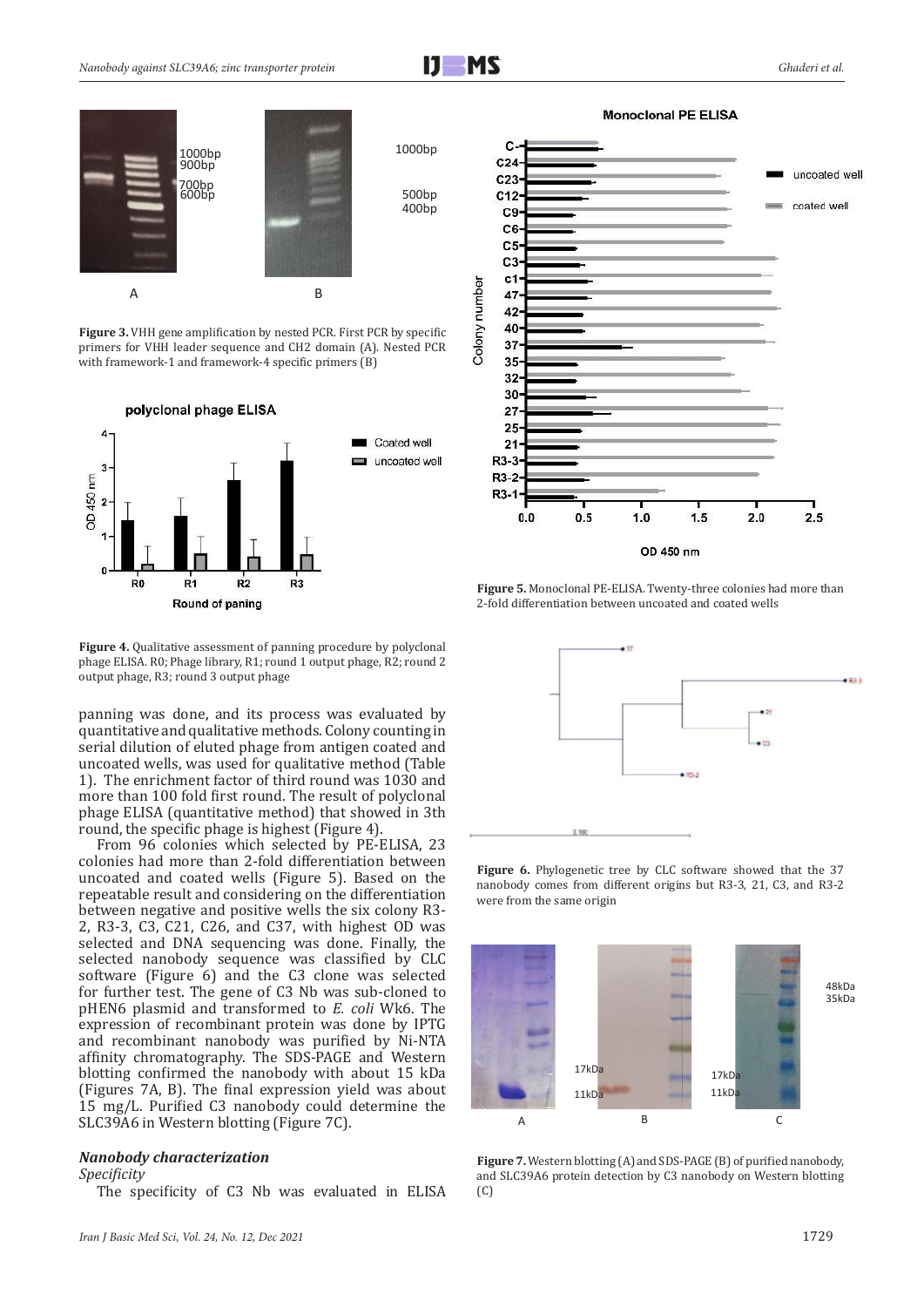

**Figure 8.** ELISA for the specificity of C3 nanobody on seven different antigens



**Figure 9.** Binding affinity of the C3 nanobody to the SLC39A6 protein

whereby the binding to the SLC39A6 was compared to seven other proteins such as mPD-1, hPD-1, mPDL-1, hPDL-1, mCTLA-4, hCTLA-4, Baff (Figure 8). A low background signal was observed on all non-SLC39A6 proteins. Whereas C3 Nb exhibited a very strong signal with SLC39A6 that reached close to 4-fold the background.

## *Affinity measurement*

The affinity of the selected nanobody towards the SLC39A6 antigen was estimated by ELISA, using two different amounts of antigen immobilized in the wells. The Nbs were added to the wells at concentrations



Figure 10. Detection of SLC39A6 with C3 Nb on cell lysate by Western blotting. 1; MCF-7 cell lysate, 2; HEK293 cell lysate, M; protein marker

ranging between 10pM to 10nM. The ELISA test was done in triplicate. The *K<sub>aff</sub>* of nanobody was obtained from Beatty's methods. Based on the formula, the affinity constant was  $1.7 \times 10^4$  nM (Figure 9).

# *Evaluation of SLC39A6-binding potential*

*Using of C3 Nb for Western blotting* 

Western blotting was used to investigate the potential of C3 nanobody to detect the SLC39A6 surface protein on a solid membrane. The MCF7 and HEK293 cell lysate were run on SDS-PAGE and transferred to nitrocellulose paper. The C3 nanobody was used as the first antibody and anti-camel and anti-rabbit HRP as second and third antibody. It was showed C3 Nb could detect SLC39A6 protein in western blotting (Figure 10).

## *Analyzing the attachment of C3 Nb to SLC39A6 on the cell surface*

Comparison of the C3 Nb binding to the native cell surface antigen by flow cytometry indicated that the obtained C3 Nb from the library binds better than the commercial antibody. Nanobody results showed 86% and commercial antibodies 80% binding to the antigen. In contrast, no binding was observed in the Jurkat cell line due to lack of expression of SLC39A6 on its surface (Figure 11).



**Figure 11.** C3 Nb cell-binding assessment on Jurkat cell as a negative cell (A) and MCF-7 cell as a positive cell (B). Blue; C3 Nb in (A) and commercial anti-SLC39A6 in (B), Red; cell without Nb, Green; C3 Nb in (B)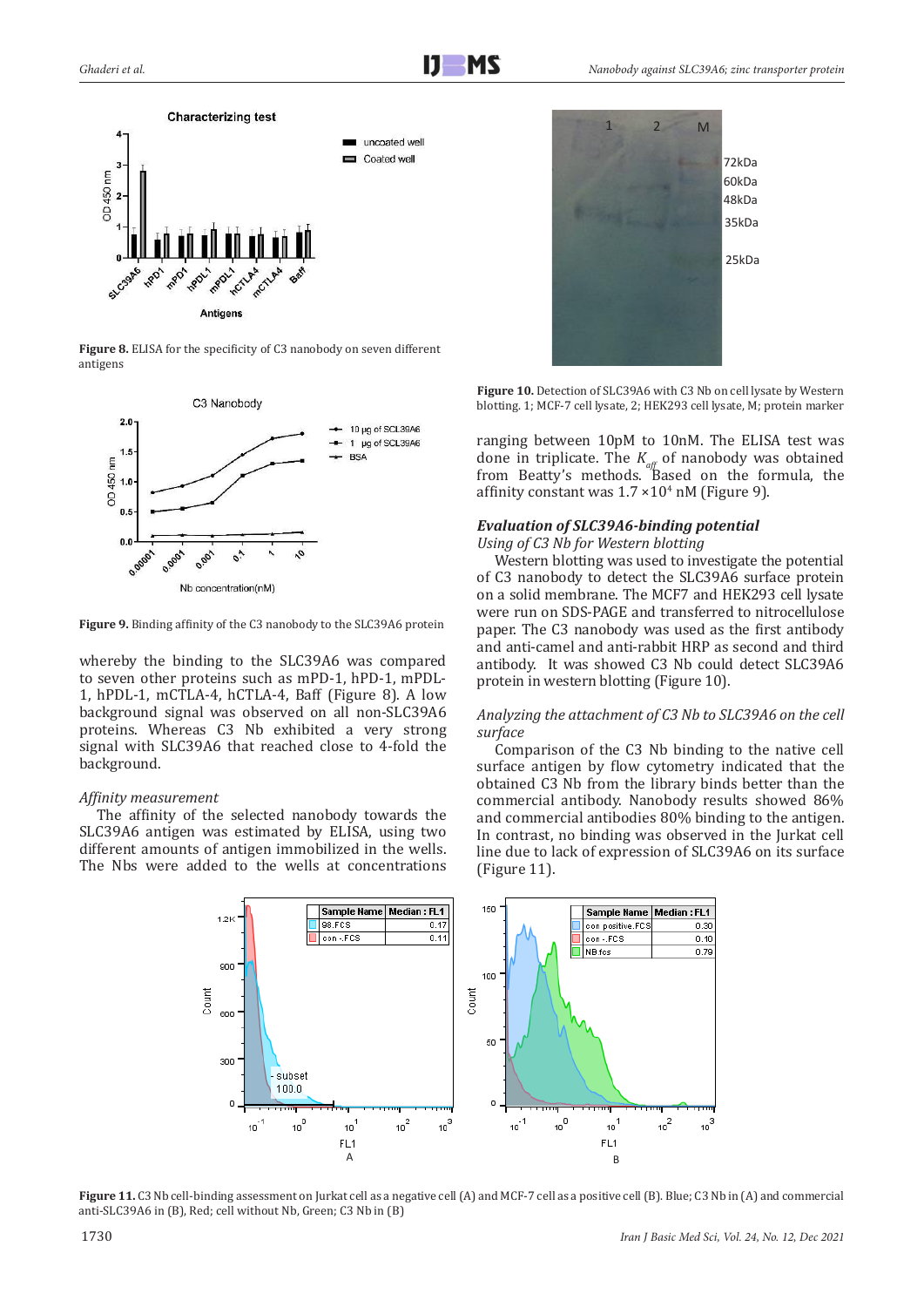

**Figure 12.** Effects of C3 nanobody on MCF-7 proliferation

#### *Bioassay*

MTT assay was used for showing the toxicity of C3 Nb on cancerous cell. In this study, the MCF-7 cell line was used. According to the results of the test, the increasing concentration of C3 Nb caused decreasing viability and increasing toxicity (Figure 12). Based on the graph of MTT, IC<sub>ερ</sub> of nanobody on MCF-7 was measured at 12 μg.

#### **Discussion**

Cancer statistics show that the number of cases of breast cancer in women and prostate cancer in men has dramatically increased, and it is mainly related to developing countries (18). There are three main ways of breast cancer therapy. Surgery and tissue removal are the common methods, which can lead to malformations and deformities of the breast. There is also the possibility of recurrence after surgery, therefore, requiring complementary therapies. The second method, radiotherapy, as a complementary therapy can cause chest pain, respiratory problems, dry swelling coughs, and fibrosis of the Chemotherapy also uses drugs that can cause heart problems, increased incidence of other cancers, gastrointestinal problems, hair loss, and severe pain. In addition, hormone therapy is currently being studied, but the use of hormones reduces bone density, bone weakness, and even bone loss, which is a cause for concern (19). SLC39A6 is the zinc transporter protein that overexpresses in estrogenpositive breast cancer and causes increasing zinc concentration in the cytoplasm. Some studies showed that increase of zinc transporter on the surface of the cell is involved with metastases of cancer and involving lymph nodes (20). It seems the SLC39A6 could be a good target as a diagnostic of metastatic breast cancer during the disease (21). These characterize SLC39A6 which make it a good target for immunotherapy methods. Recently, Ladiratuzumab vedotin, an antibody-drug conjugate (ADC) that targets SLC39A6, is in phase II trial that disrupts cell microtubulin and cause's apoptosis (22).

Monoclonal antibodies (mAbs) are a promising class of antibodies that can overcome the limitations of other therapeutics. mAbs have several advantages, such as a long-circulating half-life, utilized as drug carriers, targeting a toxic payload to cancer cells with an extremely high affinity for their targets, which is eligible

with respect to pharmacodynamics. mAbs has shown great prospects in improving the antitumor effect in immunotherapy which is nowadays FDA approved at about 100 mAbs.

In 1997, a new type of antibody called nanobody was discovered; nanobody comes from a camelid antibody that does not have a light chain, and it has only a heavy chain. The physicochemical properties of nanobodies have made them useful tools for biomedical applications and drug discovery. It is due to their small size that this feature also offers nanobody as a tool that can efficiently cross the blood-brain barrier (23), also a high binding affinity for secretive epitopes, low immunogenicity, and cost-effective production (24). There are currently several nanobodies in different phases of clinical trials, such as Vobarilizumab, a monovalent nanobody against IL6 receptor in phase II trials for rheumatoid arthritis and systemic lupus erythematous. Also, different nanobodies were developed against tumor molecules; some of them target the growth factor receptors such as the epidermal growth factor receptor 1, 2 (EGFR-1, 2) (25), vascular endothelial growth factor receptor-2 (VEGFR-2)(26), human epidermal growth factor receptor-2 (HER-2) (27), mesenchymal-epithelial transition factor (c-Met) (28) and chemokine receptor (29), and others target the growth factors such as hepatocyte growth factor (HGF) (30) and vascular endothelial growth factor (VEGF) (31).

Since the discovery of the phage display technique, this technology has been regarded as a strong tool in investigation. The advantages of this technique include safety, ease of operation, simplifying of the cloning steps, low cost, phage stability, storage at 4 °C for a long time, high speed, and making various libraries like single pot and immune libraries. Eventually, by screening systems like bio-panning screening, particular antibodies can be selected without ethical concerns.

In contrast to other types of mAb libraries, for the preparation of nanobodies, we employed phage display technology to obtain SLC39A6-specific nanobodies from a camel-derived immune nanobody library.

One of the most common methods to prepare monoclonal nanobody is screening of immune phage libraries (32). Immune libraries are constructed from immunized Camelidae against a particular target. An advantage of this kind of library is that the v-genes contain matured affinity and the disadvantage of the development of this type of library can be restricted to ethical constraints and smaller size of the library than universals library (33).

The selected nanobody was isolated from three continuous rounds of bio-panning, in each round for gaining more specificity, incubation time and washing times increased. Furthermore, the obtained enrichment factor was about 1000, which is a valid amount compared with other similar immune nanobody library studies (34). A noticeably increasing rate of OD in polyclonal phage ELISA can approve the efficiency of the bio-panning trend.

In this study, nanobody against SLC39A6 protein was selected to be used as diagnostic and therapeutic tool in breast cancer which was prepared from an immune library. The C3 Nanobody was capable of detecting SLC39A6 at the surface of cells, it possesses that can be used as a marker of SLC39A6 breast cancer.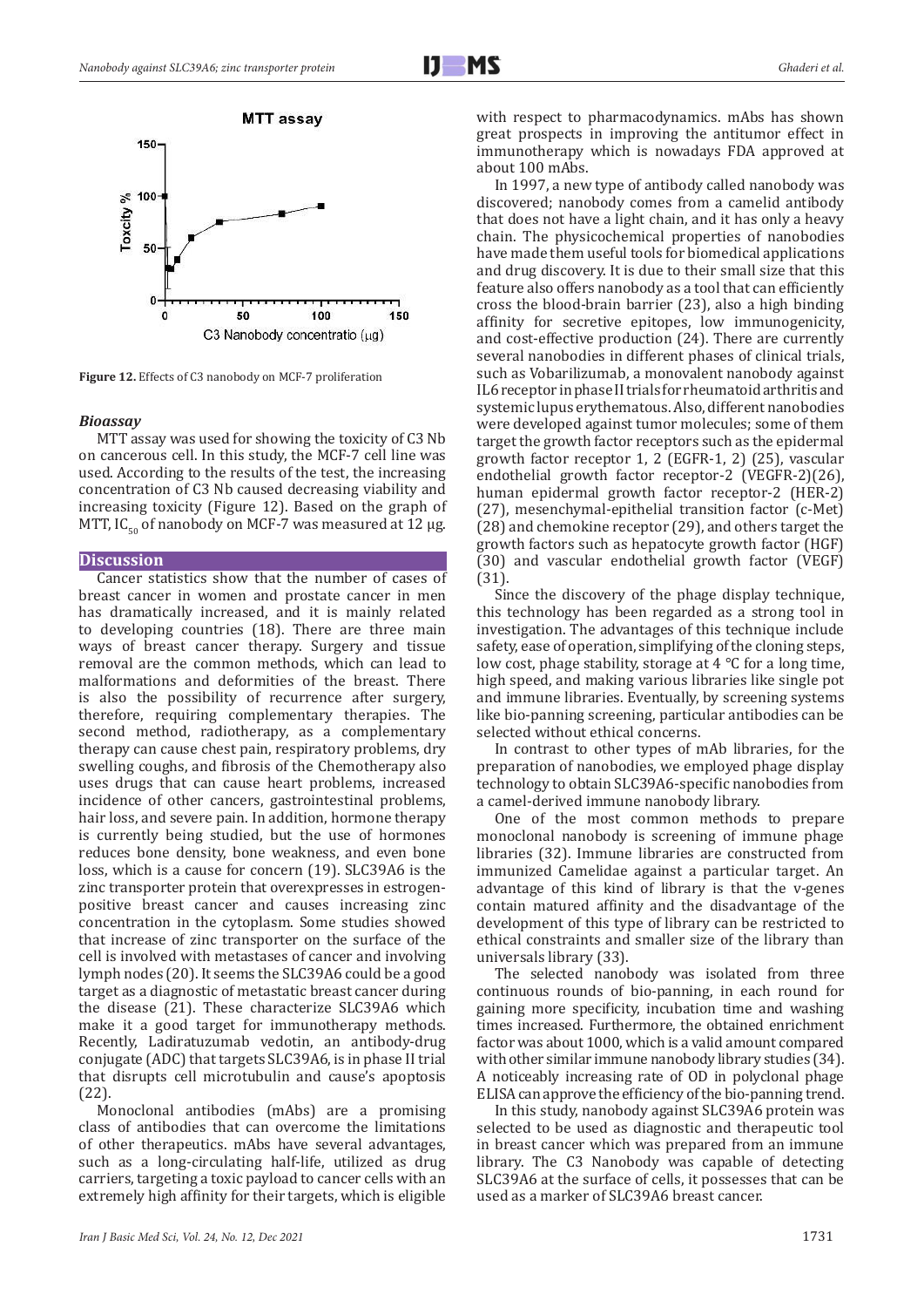The range of nanobody affinity is  $10^{-2}$  to  $10^{-4}$  for *the*  $k_{\text{off}}$  rate (35). Based on the results of the affinity test C3 nanobody has The C3 Nanobody was capable of detecting SLC39A6 at the surface of cells, it possesses that can be used as a marker of SLC39A6 breast cancer. to SLC39A6. Furthermore, C3 Nb could be distinguished and characterized SLC39A6 from the other antigen that was shown in the specificity test. On the other hand, the results of the MTT assay show the toxicity of this nanobody for breast cancer cell. To the best of our knowledge, this is the first report on SLC39A6 that by using the immune displayed phage library we can success isolated Nanobody.

## **Conclusion**

C3 Nb that was developed in this study has hallmark characteristics of an antitumor agent in terms of proliferation inhibition. The identified Nb could be helpful for revealing the role and function of SLC39A6 in malignancy conditions and to evolve towards a new candidate for clinical applications. Moreover, computational methods could be used for rational selection of the best Nbs as an efficient, cost and time benefit approach.

## **Acknowledgment**

This study was performed in Venom and Therapeutic Molecule's Lab and financially supported by Pasteur Institute of Iran. This study is the PhD thesis of Hajarossadat Ghaderi, and she would like to thank Dr Kamran Poshang-Bagheri, Dr Delavar Shahbazzadeh, Dr Nazli Sotoudeh, and Aida Hassanzadeh-Eskafi who helped during this project.

## **Authors' Contributions**

HG, MB Study conception and design; ZN, FK Data analyzing and draft manuscript preparation; MB, MH Critical revision of the paper; ZN, MB Supervision of the research.

#### **Conflicts of Interest**

The authors declare that no conflict of interest exists.

#### **References**

1. Rohani Rasaf M, Rohani Rasaf M, Rahimi F, Mehrazma M, Golmohammadi A, Motiedoost R*, et al.* Distribution of cancer incidence in districts and neighbourhoods of a number of Tehran districts in 1386. RJMS 2011; 18:34-45.

2. Pinder SE, Rakha EA, Purdie CA, Bartlett JM, Francis A, Stein RC*, et al.* Macroscopic handling and reporting of breast cancer specimens pre-and post-neoadjuvant chemotherapy treatment: review of pathological issues and suggested approaches. Histopathology 2015; 67:279-293.

3. Manning DL, McClelland RA, Knowlden JM, Bryant S, Gee JM, Green CD*, et al.* Differential expression of oestrogen regulated genes in breast cancer. Acta Oncol 1995; 34:641-646.

4. Taylor KM, Hiscox S, Nicholson RI. Zinc transporter LIV-1: a link between cellular development and cancer progression. Trends Endocrinol Metab 2004; 15:461-463.

5. Taylor KM, Nicholson RI. The LZT proteins; the LIV-1 subfamily of zinc transporters. Biochim Biophys Acta Biomembr 2003; 1611:16-30.

6. Taylor K, Morgan H, Johnson A, Nicholson R. Structure– function analysis of a novel member of the LIV-1 subfamily of zinc transporters, ZIP14. FEBS Lett 2005; 579:427-432.

7. Grattan BJ, Freake HC. Zinc and cancer: implications for LIV-1 in breast cancer. Nutrients 2012; 4:648-675.

8. Shen R, Xie F, Shen H, Zheng T, Kou X, Wang D*, et al.* Negative correlation of LIV-1 and E-cadherin expression in hepatocellular carcinoma cells. PLoS One 2013; 8:e56542.

9. Manning D, Robertson J, Ellis I, Elston C, McClelland RA, Gee JMW*, et al.* Oestrogen-regulated genes in breast cancer: association of pLIV1 with lymph node involvement. Eur J Cancer 1994; 30:675-678.

10. Sussman D, Smith LM, Anderson ME, Duniho S, Hunter JH, Kostner H*, et al.* SGN–LIV1A: A novel antibody–drug conjugate targeting LIV-1 for the treatment of metastatic breast cancer. Mol Cancer Ther 2014; 13:2991-3000.

11. Muyldermans SJArob. Nanobodies: natural single-domain antibodies. Annu Rev Biochem 2013; 82:775-797.

12. Möller A, Pion E, Narayan V, Ball KL. Intracellular activation of interferon regulatory factor-1 by nanobodies to the multifunctional (Mf1) domain. J Biol Chem 2010; 285:38348- 38361.

13. Tillib S. "Camel nanoantibody" is an efficient tool for research, diagnostics and therapy. Mol biol 2011; 45:66-73.

14. Bagheri S, Hashemi M, Alirahimi E, Habibi-Anbouhi M, Kazemi-Lomedasht F, Behdani M. Recombinant expression of zinc transporter slc39a6 and its functional antibody production. Monoclon Antib Immunodiagn Immunother 2019; 38:70-74.

15. Ghassabeh GH, Saerens D, Muyldermans S. Isolation of antigen-specific nanobodies. Antibody engineering: Springer; 2010. p. 251-266.

16. Tiwari A, Sankhyan A, Khanna N, Sinha S. Enhanced periplasmic expression of high affinity humanized scFv against Hepatitis B surface antigen by codon optimization. Protein Expr Purif 2010; 74:272-279.

17. Beatty JD, Beatty BG, Vlahos WG. Measurement of monoclonal antibody affinity by non-competitive enzyme immunoassay. J Immunol Methods 1987; 100:173-179.

18. Chung CH, Bernard PS, Perou CM. Molecular portraits and the family tree of cancer. Nat Genet 2002; 32 Suppl:533-540.

19. Wang K, Zhou B, Kuo YM, Zemansky J, Gitschier J. A novel member of a zinc transporter family is defective in acrodermatitis enteropathica. Am J Hum Genet 2002; 71:66-73. 20. Manning DL, Robertson JF, Ellis IO, Elston CW, McClelland RA, Gee JM*, et al.* Oestrogen-regulated genes in breast cancer: association of pLIV1 with lymph node involvement. Eur J Cancer 1994; 30a:675-678.

21. Taylor KM, Morgan HE, Johnson A, Hadley LJ, Nicholson RI. Structure-function analysis of LIV-1, the breast cancerassociated protein that belongs to a new subfamily of zinc transporters. Biochem J 2003; 375:51-59.

22. Sher AF, Bruce JY, Gabrail NY, Anderson IC, Patrikidou A, Sanborn RE*, et al.* Open-label, phase II study of ladiratuzumab vedotin (LV) for castration-resistant prostate cancer (SGNLVA-005, trial-in-progress).J Clin Oncol2021; 39:TPS185- TPS185.

23. Pothin E, Lesuisse D, Lafaye PJP. Brain Delivery of Single-Domain Antibodies: A Focus on VHH and VNAR. Pharmaceutics 2020; 12:937.

24. de Marco AJPe, purification. Recombinant expression of nanobodies and nanobody-derived immunoreagents. Protein Expr Purif 2020:105645.

25. Omidfar K, Zanjani FSA, Hagh AG, Azizi MD, Rasouli SJ, Kashanian SJMbr. Efficient growth inhibition of EGFR overexpressing tumor cells by an anti-EGFR nanobody. Mol Biol Rep 2013; 40:6737-6745.

26. Behdani M, Zeinali S, Khanahmad H, Karimipour M, Asadzadeh N, Azadmanesh K*, et al.* Generation and characterization of a functional Nanobody against the vascular